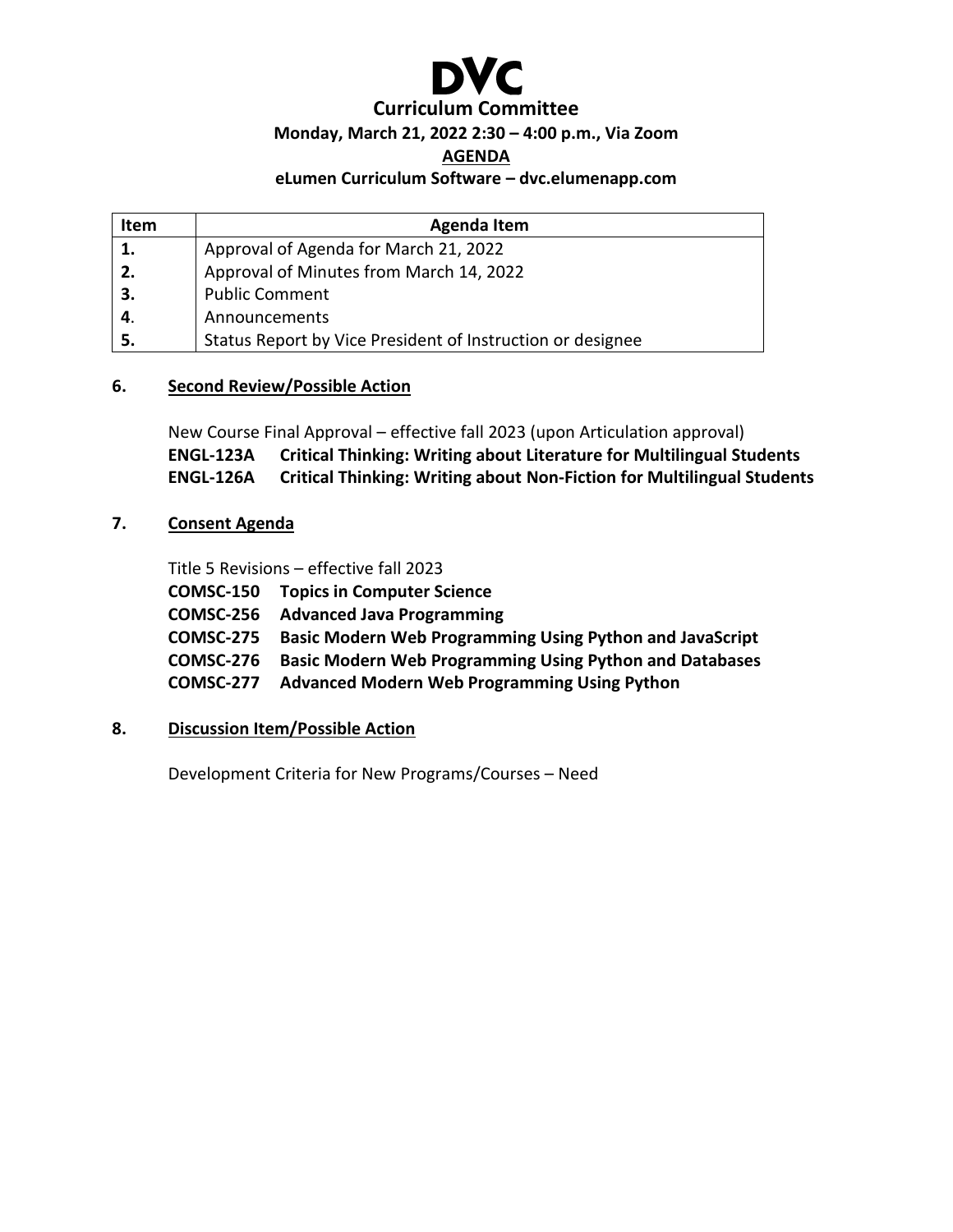

Present: Claudia Hein (Chair), Lesley Agostino (recording minutes), Loc Huynh, Jacob VanVleet, Thao Pham, Nikki Moultrie (VPI Designee), Maria Dorado, Jason Carrick, Kitran Colwell, Kristen Colchico, Troy Bennett (Incoming Chair), Allan Lacayo, Valerie Greene, Adhitya Mohan, Martina Ebesugawa, Dan Kiely, Absent: Rayshell Clapper, Lisa Villanueva Guests: Kelvyn Moran, Hopi Breton

*Meeting held via Zoom –* Hein called the meeting to order at 2:35 p.m.

- 1. Approval of the March 14, 2022 agenda: **It was MSC, with no objections and by all present, to approve the agenda as written.**
- 2. Approval of minutes from March 7, 2022: **It was MSC, with no objections and by all present, to approve the minutes as written.**
- 3. Public Comment: None
- 4. Announcements: None
- 5. Status Report by VPI or designee:
	- Moultrie informed the committee that Title 5 §55022 has been revised as follows:

Courses in which wherein each student may elect until the last day of instruction on registration, or no later than the end of the first 30 percent of the term, whether the basis of evaluation is to be "pass-no pass" or a letter grade.

The Important Dates for spring 2022 have been updated and the final day to request pass/no pass for full term class is May 13. Short-term classes are calculated by the specific number of meeting days.

- Moultrie announced that the contract with Interact has been terminated but the work with SIG will continue.
- 6. First Review/Possible Action

New Course PreCheck

| <b>ESL-080NC</b> | <b>High-Intermediate Grammar for Multilingual Students - Noncredit</b> |
|------------------|------------------------------------------------------------------------|
| <b>ESL-085NC</b> | High-Intermediate Oral Communication - Noncredit                       |
| <b>ESL-087NC</b> | High-Intermediate Integrated Reading, Writing, and Study Skills -      |
| <b>Noncredit</b> |                                                                        |
| <b>ESL-090NC</b> | <b>Advanced Grammar for Multilingual Students - Noncredit</b>          |
| <b>ESL-095NC</b> | <b>Advanced Oral Communication - Noncredit</b>                         |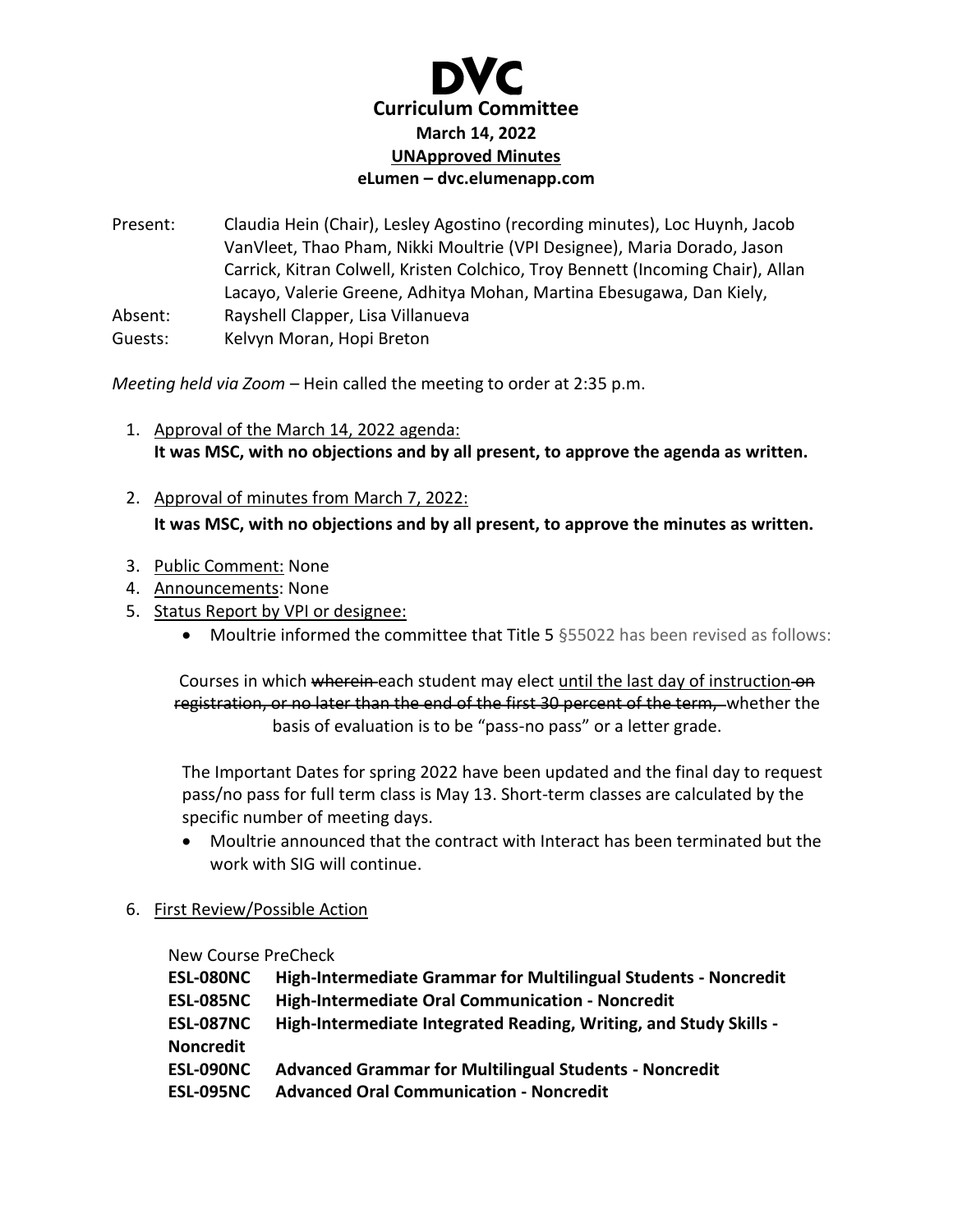# **Curriculum Committee March 14, 2022 UNApproved Minutes eLumen – dvc.elumenapp.com ESL-097NC Advanced Integrated Reading, Writing, and Study Skills – Noncredit**

Kelvyn Moran introduced this series of noncredit ESL courses. They are paired with the credit version of existing courses. He added that the noncredit option is very popular. Hein noted that the noncredit courses are free of charge and repeatable. **It was MSC, with no objections and by all present, to approve ESL-080NC, 085NC, 087NC, 090NC, 095NC, and 097NC for course development.** 

New Experimental Course – effective fall 2022

**ART-150MC Jewelry Small Metals Casting**

Hopi Breton presented ART-150MC as an opportunity for students to continue work in small jewelry making. She added that ART-146 and 147 are popular and students are asking for more opportunities in the field. The department already has the facilities and supplies needed and there will be a mandatory materials fee.

**It was MSC, with no objections and by all present, to approve ART-150MC as written.**

7. Consent Agenda

Title 5 Revisions – effective fall 2023

| <b>CARER-100</b> | <b>College and Career Readiness I</b>   |
|------------------|-----------------------------------------|
| <b>CARER-101</b> | <b>College and Career Readiness II</b>  |
| <b>COUNS-095</b> | <b>Educational Planning</b>             |
| <b>COUNS-096</b> | <b>Orientation for Student-Athletes</b> |
| <b>COUNS-100</b> | <b>New Student Success Strategies</b>   |

**It was MSC, with no objections and by all present, to approve the consent agenda as written.**

# 8. Discussion Item/Possible Action

Development Criteria for New Programs – Appropriateness to Mission Hein shared the section of the Program and Course Approval Handbook (PCAH) that focuses on the development criteria for courses and programs. The first criteria, "Appropriateness to Mission", describes that how the goals of programs should be consistent with the mission of the community college (Education Code §66010.4). The goals of courses and programs must provide systematic instruction in a body of content or skills whose mastery forms the basis of student achievement and learning. The PCAH lays out three points to consider when creating programs and courses:

1. A program or course must be directed at the appropriate level for community colleges; that is, it must not be directed at a level beyond the associate degree or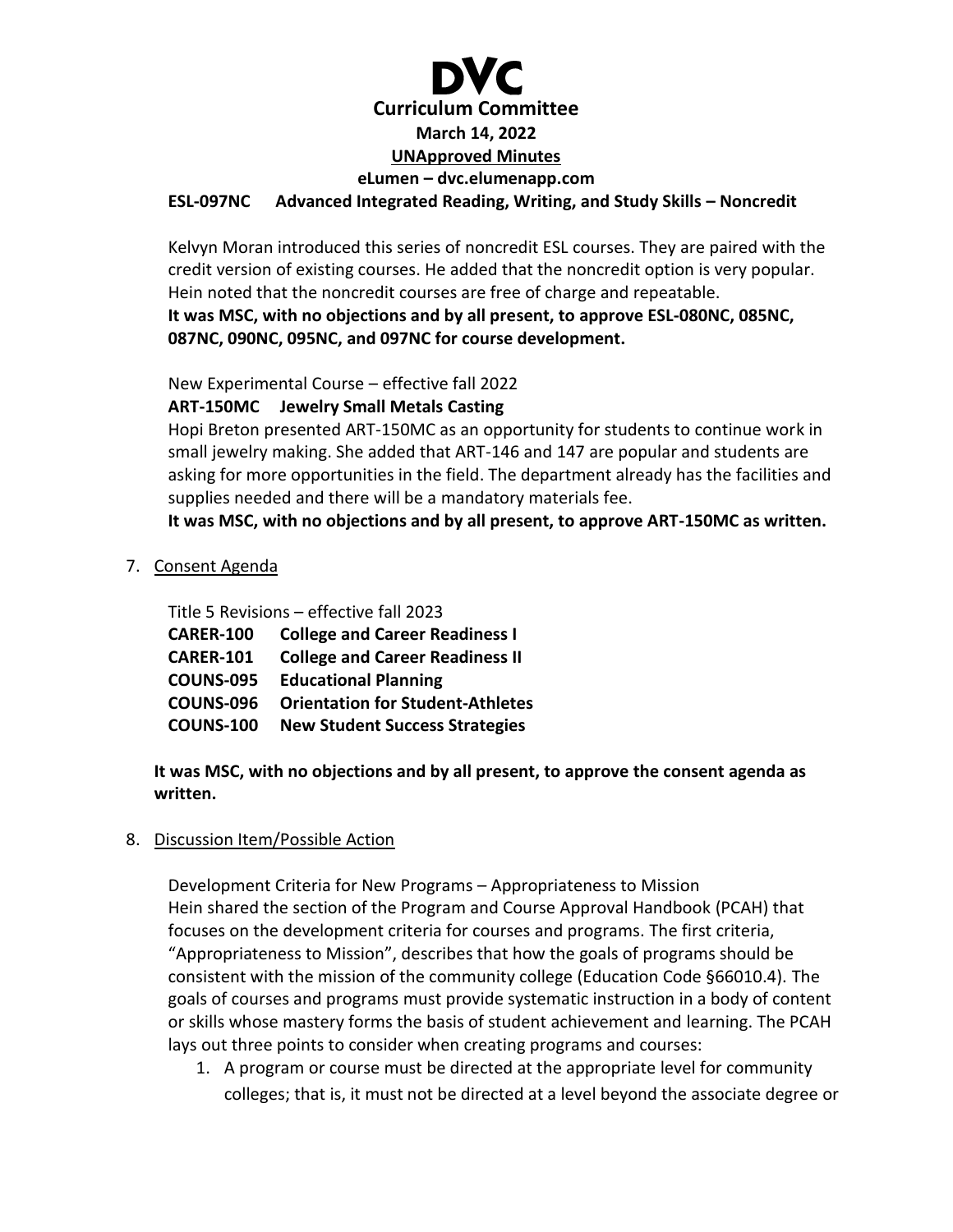

the first two years of college. Those colleges that have been approved to offer a baccalaureate degree may offer baccalaureate level courses appropriate to general education and the major.

- 2. A program or course must address a valid transfer, occupational, basic skills, civic education, or lifelong learning purpose. It must not be primarily avocational or recreational.
- 3. Programs and courses should also be congruent with the mission statement and master plan of the college and district.

Pham added that GE and/or transfer courses offered at DVC should not be upper division and initiators should meet with her before submitting a GE/transfer course.

Hein referenced the new course PreCheck form, and the committee felt that some updates should be made to the form asking for additional information. Additionally, initiators should be reviewing the DVC Mission and Institutional Learning Outcomes (ILOs) before submitting new curriculum.

- A checkbox/signoff for meeting with Articulation for GE/transfer courses
- Adding an instruction page to accompany the form, detailing out the requests on the form.
- Refocus of the sentence mentioning stand alone courses. They need to be part of a pathway and if they aren't, an explanation needs to be included.
- The question regarding existing content (#2) needs to be updated. If there is overlap in courses, initiators need to contact the other department to review and discuss. It was recommended that a sign off be added. There was discussion concerning the development of a percentage of overlapping course content and outcomes that would be considered too high for approval. Although a formulaic approach would be easier, there are many reasons for content to appear similar but the actual level and purpose for the course is quite different. Assuring that the departments discuss the similarities and clearly define the differences before the course is fully developed is critical.
- The signatures need to be in order
	- o Initiator
	- o Department Chair
	- o Curriculum Representative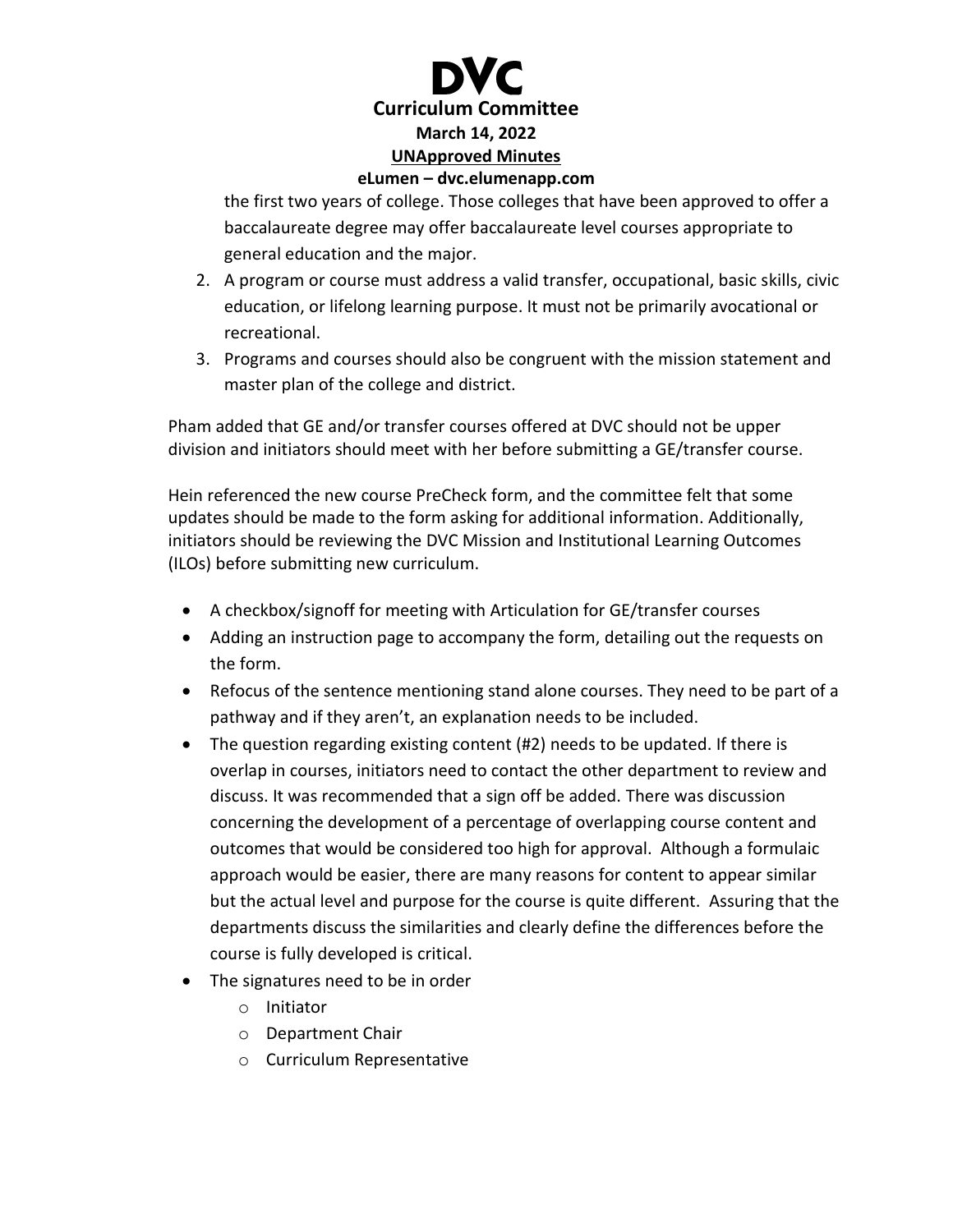

# **eLumen – dvc.elumenapp.com**

At the next meeting, the committee will review *Criteria B: Need* and will continue to review the PreCheck form and make suggestions as necessary.

Hein adjourned the meeting at 3:40 p.m.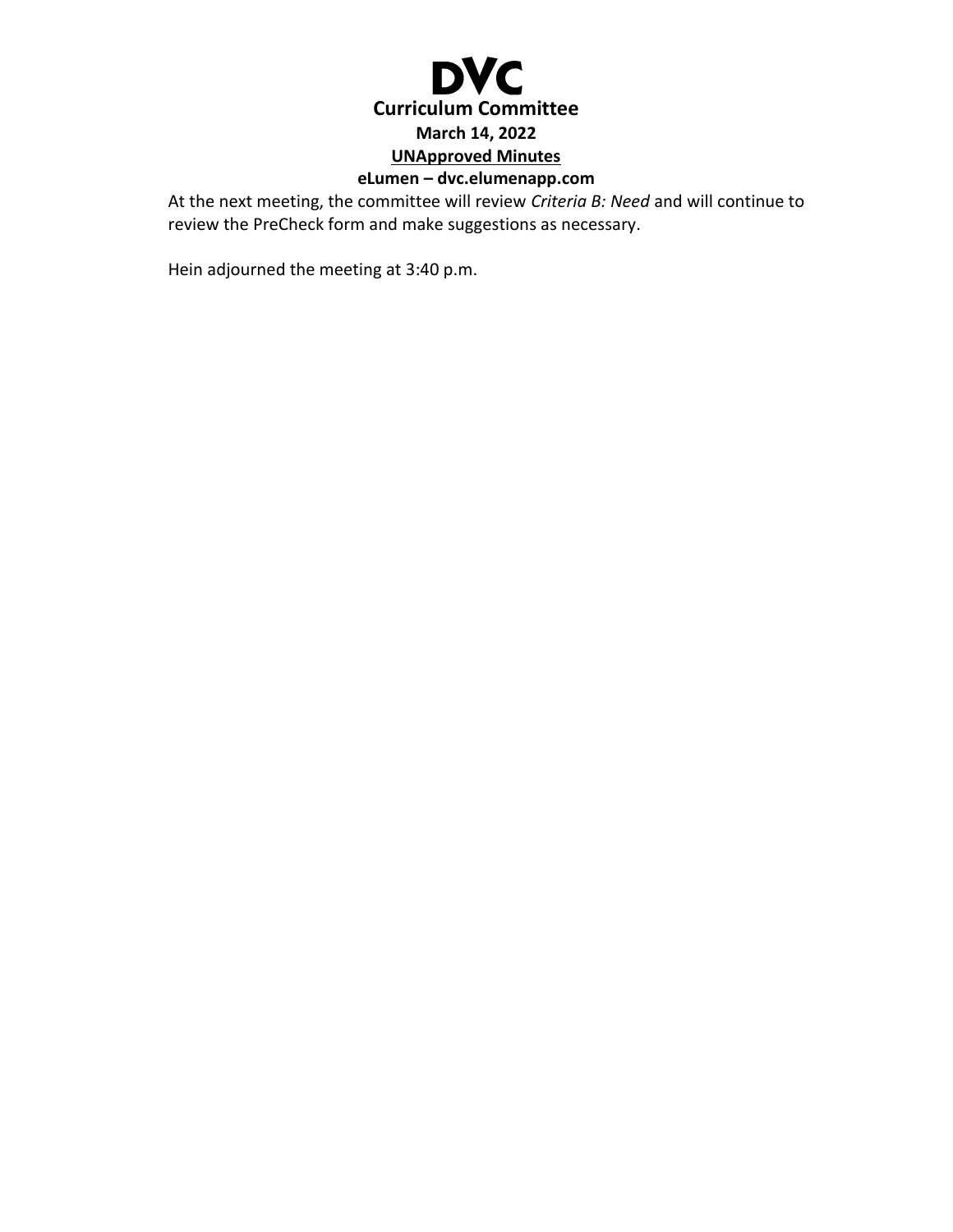# Development Criteria

Five criteria are used by the Chancellor's Office to approve credit programs and noncredit programs and courses that are subject to Chancellor's Office review. They were derived from statute, regulation, intersegmental agreements, guidelines provided by transfer institutions and industry, recommendations of accrediting institutions, and the standards of good practice established in the field of curriculum design. These criteria have been endorsed by the community college system as an integral part of the best practice for curriculum development.

The five criteria are as follows:

- Appropriateness to Mission
- Need
- Curriculum Standards
- Adequate Resources
- Compliance

## Criteria B: Need

The proposal must demonstrate a need for a program or course that meets the stated goals and objectives in the region the college proposes to serve with the program. Furthermore, a proposed new program must not cause harmful competition with an existing program at another college.

Need is determined by multiple factors, such as the educational master plan of the college or district and accreditation standards. Colleges are required to periodically review curriculum as part of the program review process. Both new and revised curriculum should reflect the fulfillment of this planning.

For baccalaureate preparation curriculum, need is presumed to exist if there is student demand for a program or course and its transfer applicability for a university major or general education (GE) has been documented. The proposal for approval must include evidence that the coursework required for the community college program substantially satisfies the lower-division coursework requirements for a university major or for General Education (GE) requirements at the four-year institution.

For college preparation noncredit curriculum, need is presumed to exist if there is a student demand for a program or course and its transition to credit work has been documented. For both credit and noncredit Career Technical Education (CTE) programs, or those that respond to economic development interests, need for the program must be documented by supplying current labor market information (LMI) within the local service area of the individual college and/or a recent employer survey as per Education Code 78015. In addition, a current job market analysis, or other comparable information, must show that jobs are available for program completers within the local service area of the individual college and/or that job enhancement or promotion justifies the proposed curriculum.

However, if cooperative planning with neighboring colleges has occurred, labor market evidence for the region as a whole may be sufficient. Statewide or national labor market evidence may be included as supplementary support, but evidence of need in the specific college service area or region is also necessary. If the college believes the program has statewide or national importance and wishes to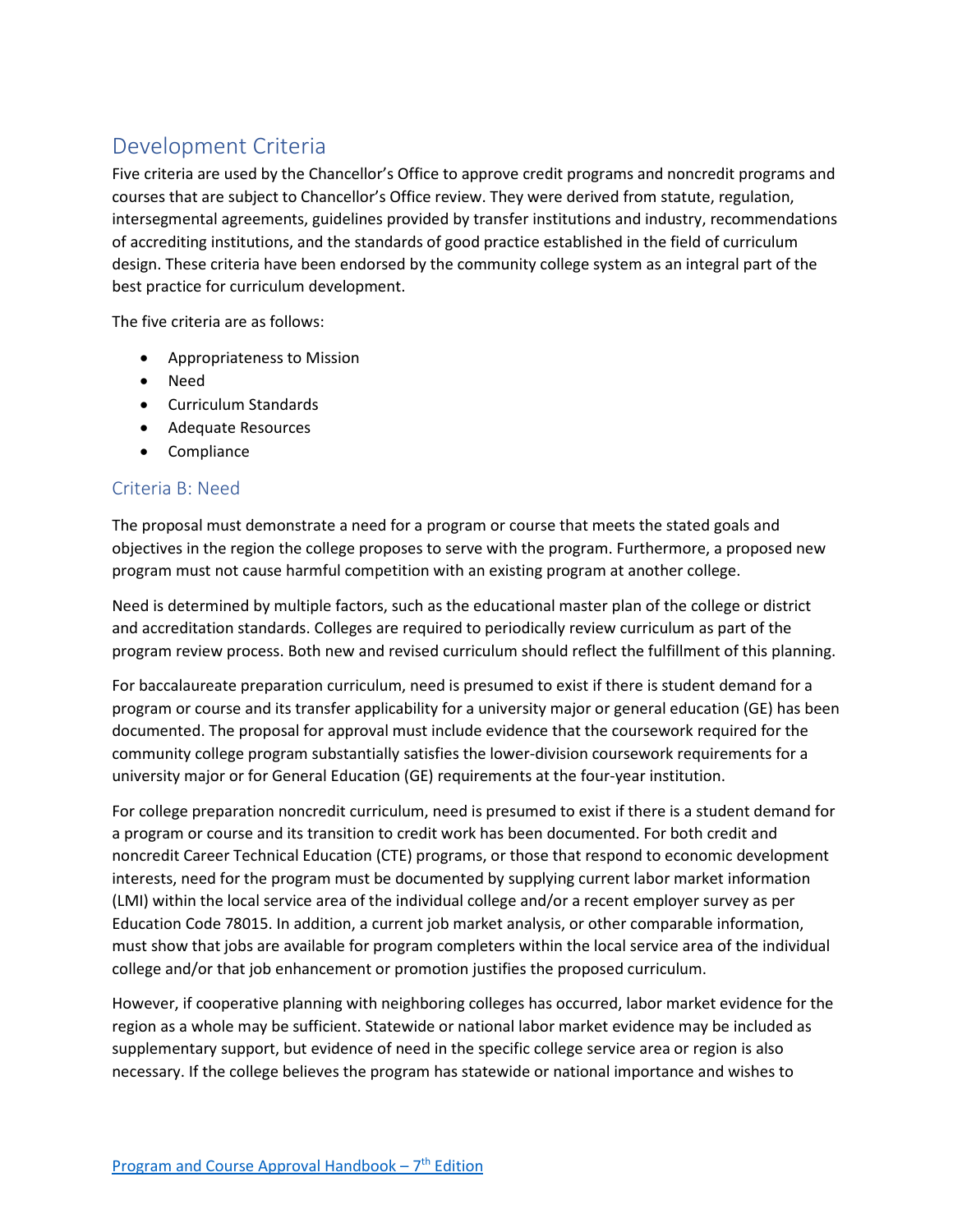substitute statewide or national labor market evidence for local evidence, an explicit justification of why this is appropriate must be included.

Proposals for credit CTE programs must include a recommendation from the appropriate CTE Regional Consortium as per title 5, section 55130(b)(8)E. The community colleges in California are organized into ten economic regions, served by seven consortia of CTE faculty and administrators from community colleges in that region.

The CTE Regional Consortia provide leadership for colleges to:

- Integrate and coordinate economic development and CTE programs and services,
- Develop and coordinate staff development,
- Increase the knowledge of programs and services in the region, and disseminate best practices.

Evidence of labor market need may be submitted in the form of:

- Statistical projections of growth in specific jobs by county (or labor market area) from the Employment Development Department's (EDD) Labor Market Information (LMI) system
- Recent employer surveys
- Industry studies
- Regional economic studies
- Letters from employers
- Minutes of industry advisory committee meetings (when offered in conjunction with other evidence)
- Job advertisements for positions in the individual college's service area
- Newspaper or magazine articles on industry or employment trends
- Studies or data from licensing agencies or professional associations

Further specifics on documenting labor market need can be found in Part II: Credit Curriculum and Part III: Noncredit Curriculum.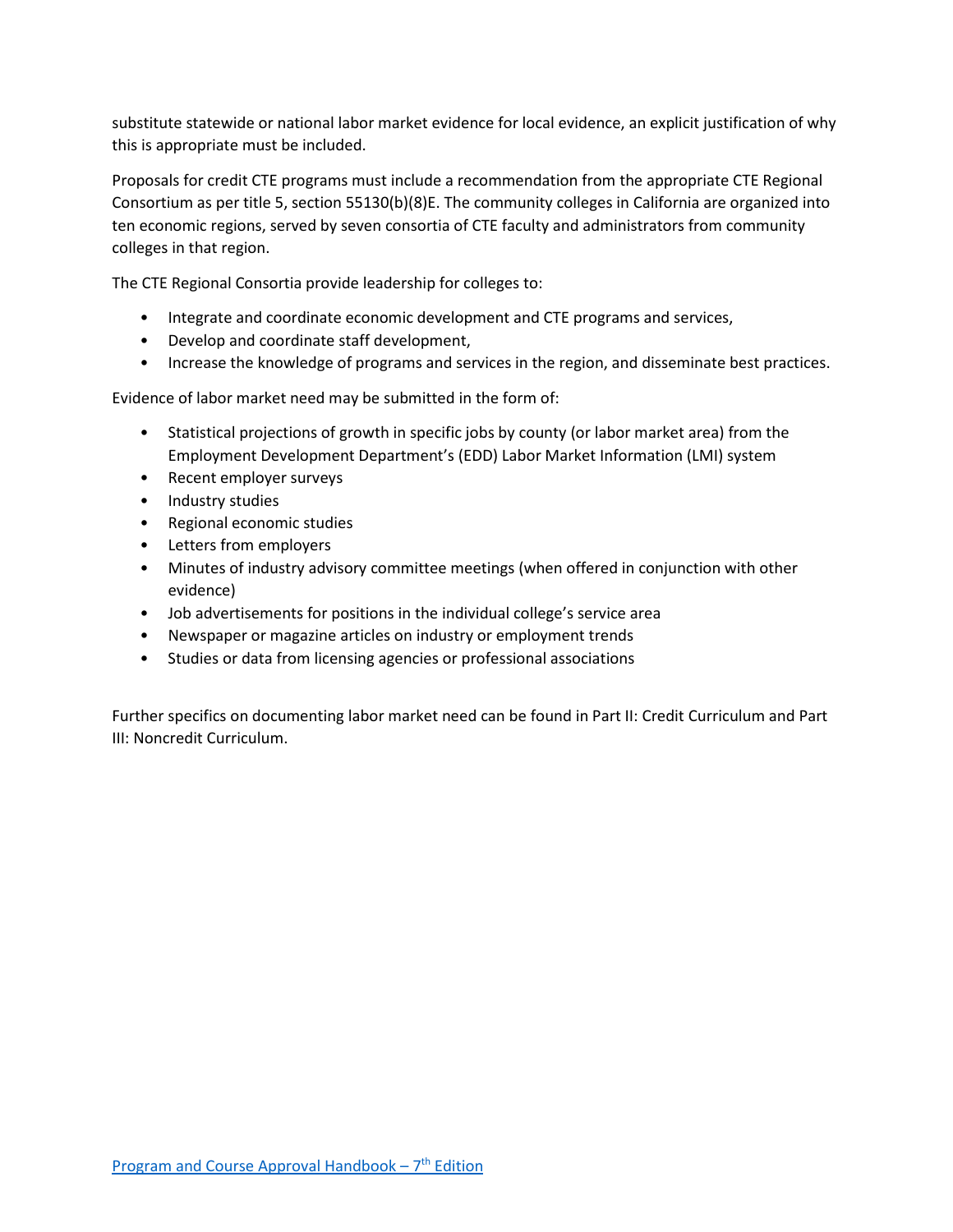# DVC New Course PreCheck Form

This is the first step in creating a new course. Upon completion including signatures, submit to the Instruction Office and you will be scheduled to present your course to the committee.

Date:

| Course Number | Course Title | <b>Units</b> |
|---------------|--------------|--------------|
|               |              |              |
|               |              |              |
|               |              |              |

| <b>Course Description</b> |                  |                      |  |
|---------------------------|------------------|----------------------|--|
| Insert text here          |                  |                      |  |
| Lecture Hours             | Laboratory Hours | Hours by Arrangement |  |

#### **Justification for this Course Offering:**

**1. All courses should be appropriate to the mission of the California Community College System (California Ed Code §66010.4) and Diablo Valley College. Describe why this course is necessary at this time. Describe how this course will meet an unmet need in the major, program, or general education area in which it is designed to serve. If it is a standalone course (not part of a program), its role in the college's curriculum should be explained.**

*Insert text here*

| This course to be proposed for:                         |          |  |
|---------------------------------------------------------|----------|--|
| <b>CSU Transfer</b>                                     |          |  |
| UC Transfer                                             |          |  |
| Course to course articulation with CSU or UC            |          |  |
| <b>DVC General Education</b>                            | Area:    |  |
| <b>CSU General Education</b>                            | Area:    |  |
| <b>IGETC</b>                                            | Area:    |  |
| Addition to an AA/AAT/AS/AST                            | Program: |  |
| Addition to a Certificate of Achievement/Accomplishment | Program: |  |

| 2. Are there existing courses with similar content currently offered? $\vert \vert$ Yes $\vert \vert$ No                           |
|------------------------------------------------------------------------------------------------------------------------------------|
| If so, please describe the reason that existing courses do not meet the current need of the college and <i>clearly distinguish</i> |
| this new course from other courses currently offered. (A search of the online catalog may be helpful.) If yes, has the             |
| other department been notified to ensure that content is substantially different and is not being currently met in an              |
| active course already in the catalog.                                                                                              |
|                                                                                                                                    |

*Insert text here*

**3. Has this course been previously offered as an experimental course?**  Yes  $\Box$  No – If yes, what was the course Subject Code and Course Number?

#### **4. Which discipline(s) are proposed to be eligible to teach this course?**

*Insert text here*